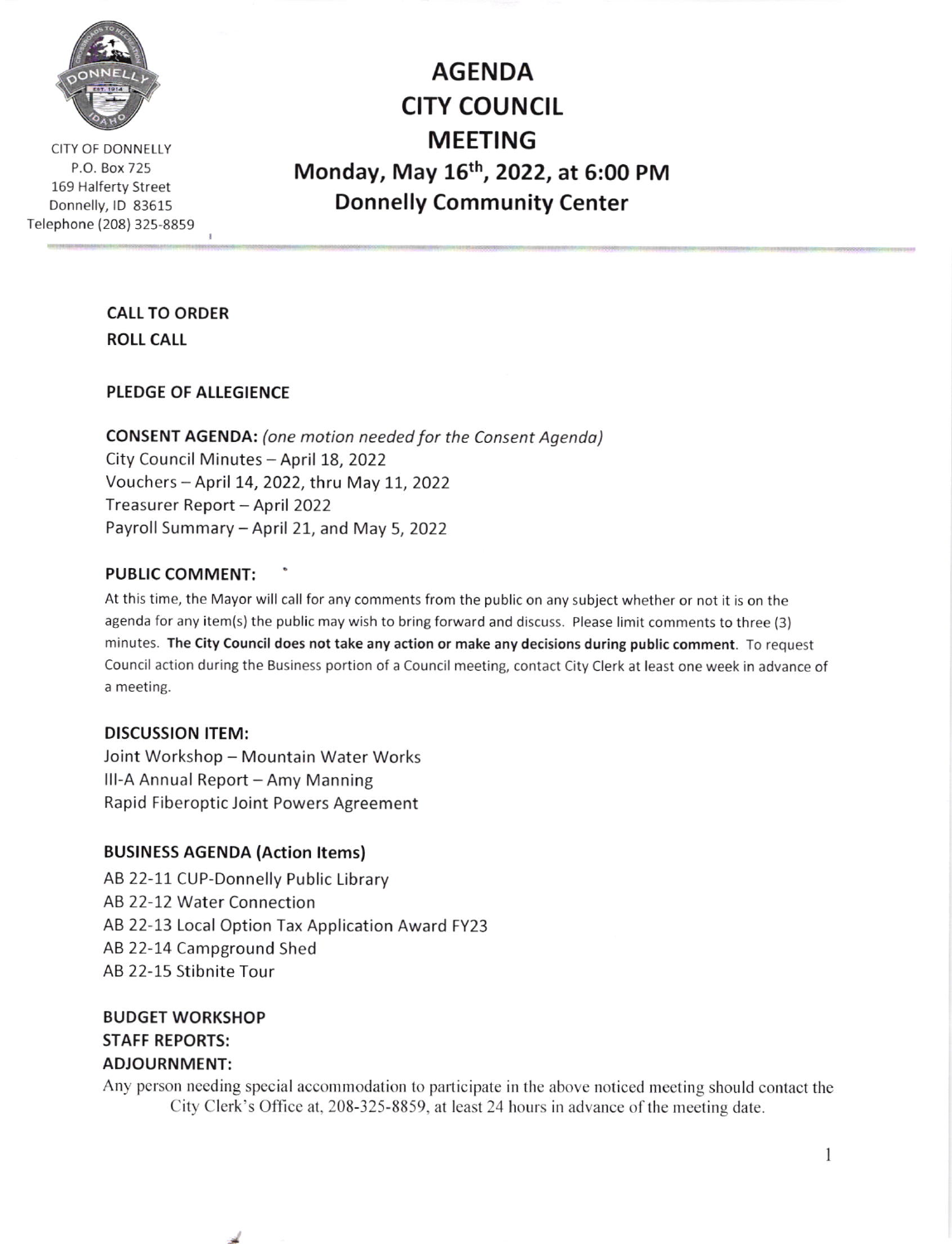

CITY OF DONNELLY P.O. Box 725 169 Halferty Street Donnelly, ID 83615 Telephone (208) 325-8859

# CITY COUNCIL Monday, Apri! 18, 2022, at 5:00 PM Donnelly Community Center MINUTES

Meeting called to order by Mayor Dorris at 6:00 p.m

Roll Call: Mayor Dorris, Councilmember Davenport, Councilmember Henggeler, Councilmember Bergquist, Councilmember Minshall, and Deputy Clerk Crogh present.

Mayor Dorris lead Pledge of Allegiance.

CONSENT AGENDA Motion by Davenport, 2<sup>nd</sup> by Bergquist to accept the consent agenda as written. Davenport (yes), Bergquist (yes), Henggeler (yes), Minshall (yes). Motion carried.

#### PUBLIC COMMENT

Mayor Dorris asked for any public comment No public comment

## DISCUSSION ITEMS

Stibnite Representative - John Sommerwerk. Site meeting for City Council (date to be determined). Data collection on what is important to the community.

Valley County Pathways - Brett Shepherd presentation on adding pathways that meet the City's Comprehensive Plan, attaching the old railroad to the proposed city pathway off West Roseberry Road.

## BUSINESS AGENDA: (Action ltems)

AB 22-10 DDC - Mike Conner not present, tabled until later date

## STAFF REPORT

Staff report was included with packet.

#### ADJOURNMENT

Motion by Davenport, 2<sup>nd</sup> by Bergquist to adjourn meeting. Davenport (yes), Henggeler (yes), Bergquist (yes), Minshall (yes). Motion carried

Adjourned at 7:06 p.m. ATTEST: Airel Crogh, Deputy Clerk

I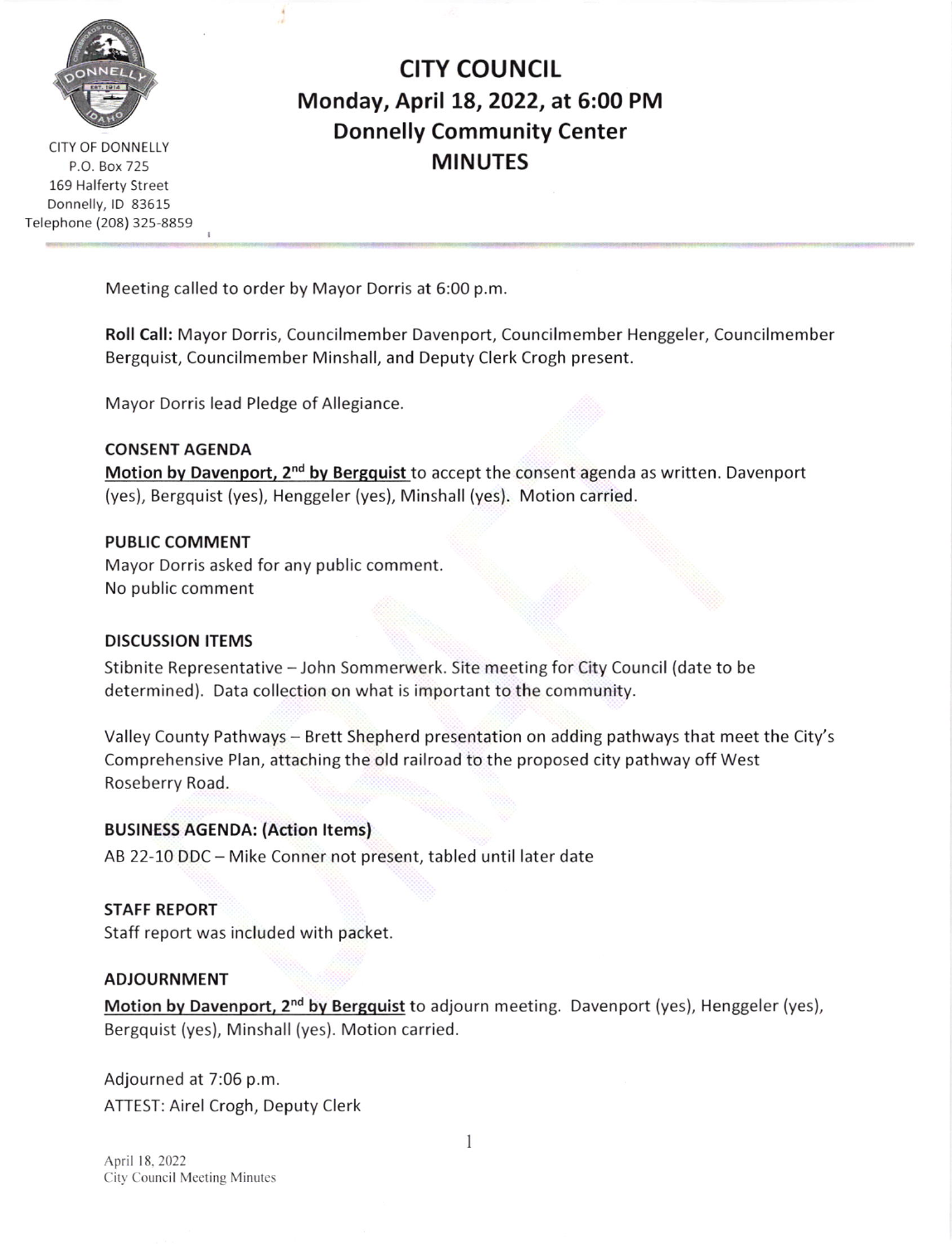#### CITY OF DONNELLY Claim Details by Posted Date For Claims from  $04/14/22$  to  $05/11/22$

 $\label{eq:1} \frac{d\mu_{\rm{d}}\left(\mu_{\rm{d}}\right)}{d\mu_{\rm{d}}\left(\mu_{\rm{d}}\right)}\frac{d\mu_{\rm{d}}}{d\mu_{\rm{d}}}\frac{d\mu_{\rm{d}}}{d\mu_{\rm{d}}}\frac{d\mu_{\rm{d}}}{d\mu_{\rm{d}}}\frac{d\mu_{\rm{d}}}{d\mu_{\rm{d}}}\frac{d\mu_{\rm{d}}}{d\mu_{\rm{d}}}\frac{d\mu_{\rm{d}}}{d\mu_{\rm{d}}}\frac{d\mu_{\rm{d}}}{d\mu_{\rm{d}}}\frac{d\mu_{\rm{d$ 

\* ... Over spent expenditure

|                | Claim/ Check       | Vendor #/Name/                                  |                   | Document \$/ | Disc \$ |     |               |       |                     | Cash  |
|----------------|--------------------|-------------------------------------------------|-------------------|--------------|---------|-----|---------------|-------|---------------------|-------|
| Line #         |                    | Invoice #/Inv Date/Description                  |                   | Line \$      |         | PO# | Fund Org Acct |       | Object Proj Account |       |
|                |                    |                                                 |                   |              |         |     |               |       |                     |       |
|                | 5647 -99477E       | 6 AMAZON                                        |                   | 49.60        |         |     |               |       |                     |       |
|                |                    | Toilet Paper Campground/Parks/Boatdocks         |                   |              |         |     |               |       |                     |       |
| 1              |                    | 3641023 04/13/22 Toilet Paper                   |                   | 49.60        |         |     | 10            | 44100 | 451                 | 10190 |
|                |                    |                                                 | Total for Vendor: | 49.60        |         |     |               |       |                     |       |
|                | 5671 14357S        | 8 ANALYTICAL LABORATORIES, INC                  |                   | 91.00        |         |     |               |       |                     |       |
|                |                    | Total Coliform Bacteria                         |                   |              |         |     |               |       |                     |       |
| $\mathbf{1}$   |                    | 89926 04/30/22 Total Coliform Bacteria          |                   | 34.00        |         |     | 51            | 43400 | 560                 | 10100 |
| $\overline{c}$ |                    | 89926 04/30/22 Sample Collection                |                   | 35.00        |         |     | 51            | 43400 | 560                 | 10100 |
| 3              |                    | 89926 04/30/22 TC Rush Setup                    |                   | 22.00        |         |     | 51            | 43400 | 560                 | 10100 |
|                |                    |                                                 | Total for Vendor: | 91.00        |         |     |               |       |                     |       |
|                | 5672 143585        | 14 BOISE OFFICE EQUIPMENT                       |                   | 58.19        |         |     |               |       |                     |       |
|                | Copier Maintenance |                                                 |                   |              |         |     |               |       |                     |       |
| $\mathbf{1}$   |                    | IN2648307 05/01/22 copier maintenace base - A   |                   | 58.19        |         |     | 10            | 41100 | 611                 | 10100 |
|                |                    |                                                 | Total for Vendor: | 58.19        |         |     |               |       |                     |       |
|                | 5651 14341S        | 18 C&M LUMBER                                   |                   | 478.43       |         |     |               |       |                     |       |
|                |                    | Everett Street Fence Supplies                   |                   |              |         |     |               |       |                     |       |
| 1              |                    | 477688 04/25/22 Fence Supplies                  |                   | 478.43       |         |     | 10            | 43010 | 700                 | 10100 |
|                |                    |                                                 | Total for Vendor: | 478.43       |         |     |               |       |                     |       |
|                | 5652 14342S        | 257 CASCADE HARDWARE                            |                   | 223.96       |         |     |               |       |                     |       |
| Billing        |                    |                                                 |                   |              |         |     |               |       |                     |       |
| 1              |                    | April 04/30/22 Parks                            |                   | 66.83        |         |     | 10            | 44100 | 452                 | 10100 |
| $\overline{2}$ |                    | 2204-04091 04/21/22 Tools                       |                   | 21.48        |         |     | 10            | 43010 | 460                 | 10100 |
| 3              |                    | 2204-04091 04/21/22 Water                       |                   | 58.73        |         |     | 51            | 43400 | 463                 | 10100 |
| 4              |                    | April 04/30/22 Supplies                         |                   | 76.92        |         |     | 10            | 43010 | 461                 | 10100 |
|                |                    |                                                 | Total for Vendor: | 223.96       |         |     |               |       |                     |       |
|                | 5649 -99475E       | 29 CITY OF DONNELLY - WATER                     |                   | 376.00       |         |     |               |       |                     |       |
|                |                    | Water Billing/Sewer-370 N. Main-249 Corbet Lane |                   |              |         |     |               |       |                     |       |
| 1              |                    | 0101 04/29/22 April                             |                   | 340.00       |         |     | 10            | 44300 | 415                 | 10100 |
| 2              |                    | 0097 04/29/22 April 370 N. Main Street          |                   | 36.00        |         |     | 10            | 44300 | 415                 | 10100 |
|                |                    |                                                 | Total for Vendor: | 376.00       |         |     |               |       |                     |       |